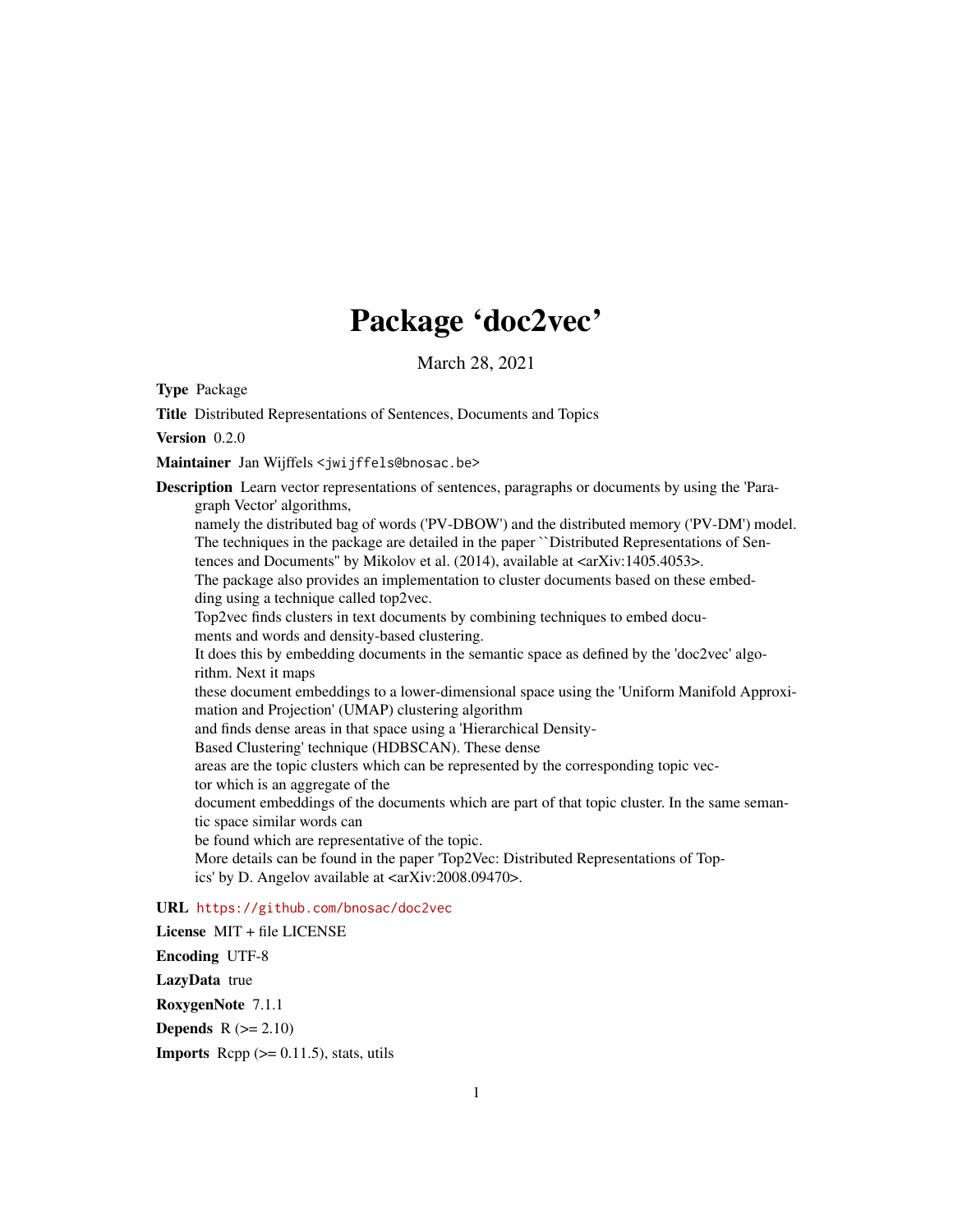#### LinkingTo Rcpp

**Suggests** tokenizers.bpe, word2vec  $(>= 0.3.3)$ , uwot, dbscan, udpipe  $(>= 0.3.3)$ 0.8)

#### NeedsCompilation yes

Author Jan Wijffels [aut, cre, cph] (R wrapper), BNOSAC [cph] (R wrapper), hiyijian [ctb, cph] (Code in src/doc2vec)

Repository CRAN

Date/Publication 2021-03-28 00:00:05 UTC

### R topics documented:

|       | $predict.paragraph2vec \dots \dots \dots \dots \dots \dots \dots \dots \dots \dots \dots \dots \dots \dots \dots \dots$ |    |
|-------|-------------------------------------------------------------------------------------------------------------------------|----|
|       |                                                                                                                         |    |
|       |                                                                                                                         |    |
|       |                                                                                                                         |    |
|       |                                                                                                                         |    |
|       |                                                                                                                         |    |
|       |                                                                                                                         |    |
| Index |                                                                                                                         | 10 |

<span id="page-1-1"></span>as.matrix.paragraph2vec

*Get the document or word vectors of a paragraph2vec model*

#### Description

Get the document or word vectors of a paragraph2vec model as a dense matrix.

#### Usage

```
## S3 method for class 'paragraph2vec'
as.matrix(
  x,
  which = c("does", "words"),
  normalize = TRUE,
  encoding = "UTF-8",
  ...
\mathcal{L}
```
<span id="page-1-0"></span>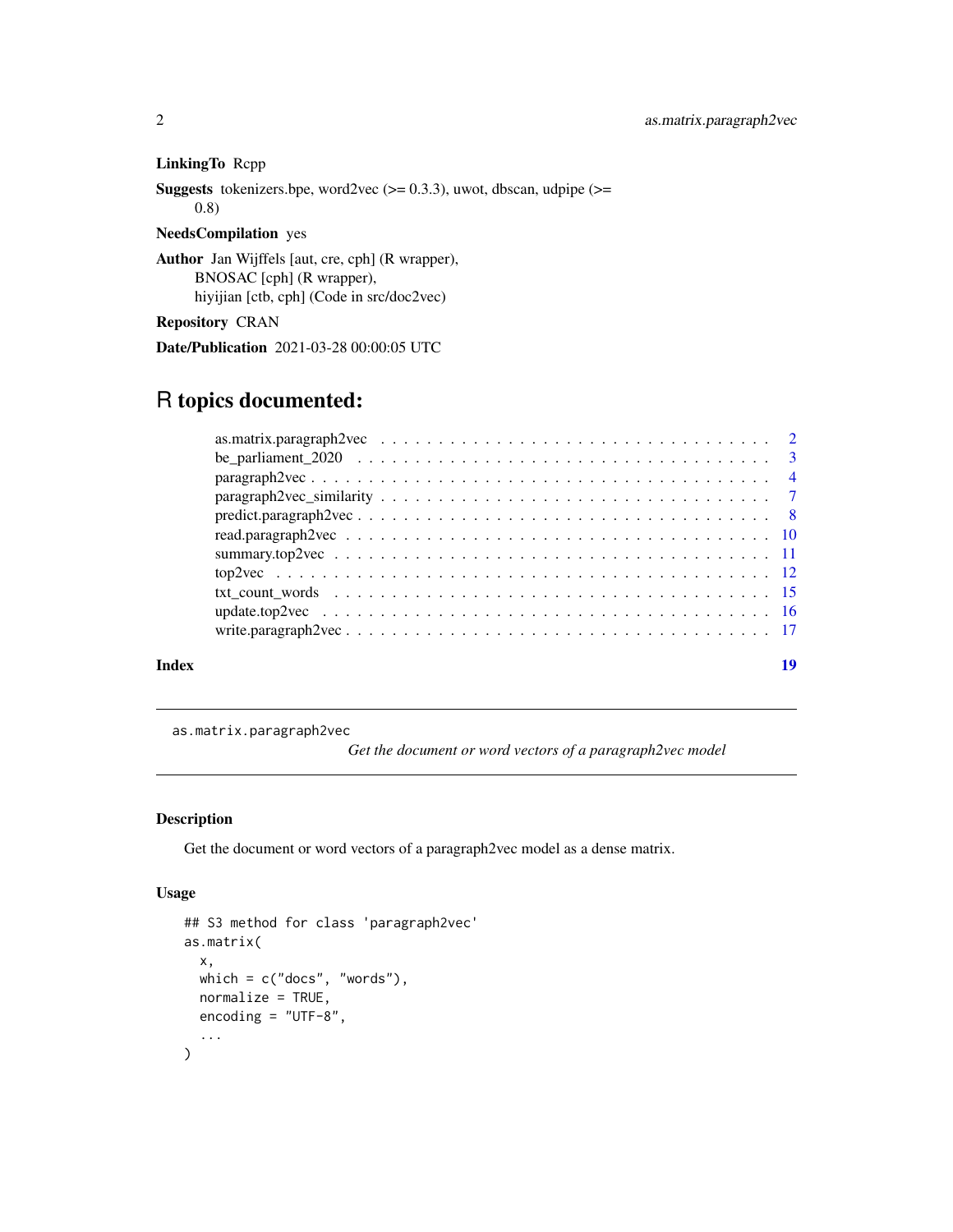#### <span id="page-2-0"></span>**Arguments**

| $\mathsf{x}$ | a paragraph 2 vec model as returned by paragraph 2 vec or read. paragraph 2 vec               |
|--------------|-----------------------------------------------------------------------------------------------|
| which        | either one of 'docs' or 'words'                                                               |
| normalize    | logical indicating to normalize the embeddings. Defaults to TRUE.                             |
| encoding     | set the encoding of the row names to the specified encoding. Defaults to 'UTF-<br>$8^\circ$ . |
| .            | not used                                                                                      |

#### Value

a matrix with the document or word vectors where the rownames are the documents or words upon which the model was trained

#### See Also

[paragraph2vec](#page-3-1), [read.paragraph2vec](#page-9-1)

#### Examples

```
library(tokenizers.bpe)
data(belgium_parliament, package = "tokenizers.bpe")
x <- subset(belgium_parliament, language %in% "french")
x \le - subset(x, nchar(text) > 0 & txt_count_words(text) < 1000)
model \leq paragraph2vec(x = x, type = "PV-DM", dim = 15, iter = 5)
model \leq paragraph2vec(x = x, type = "PV-DBOW", dim = 100, iter = 20)
embedding <- as.matrix(model, which = "docs")
embedding <- as.matrix(model, which = "words")
embedding <- as.matrix(model, which = "docs", normalize = FALSE)
embedding <- as.matrix(model, which = "words", normalize = FALSE)
```

| be_parliament_2020 |      |  |  |  | Corpus with Questions asked in the Belgium Federal Parliament in |  |
|--------------------|------|--|--|--|------------------------------------------------------------------|--|
|                    | 2020 |  |  |  |                                                                  |  |

#### Description

The dataset was extracted from http://data.dekamer.be and contains questions asked by members in the Belgium Federal parliament in 2020.

The Questions are in Dutch and French and contains 6059 text fragments.

The dataset contains the following information: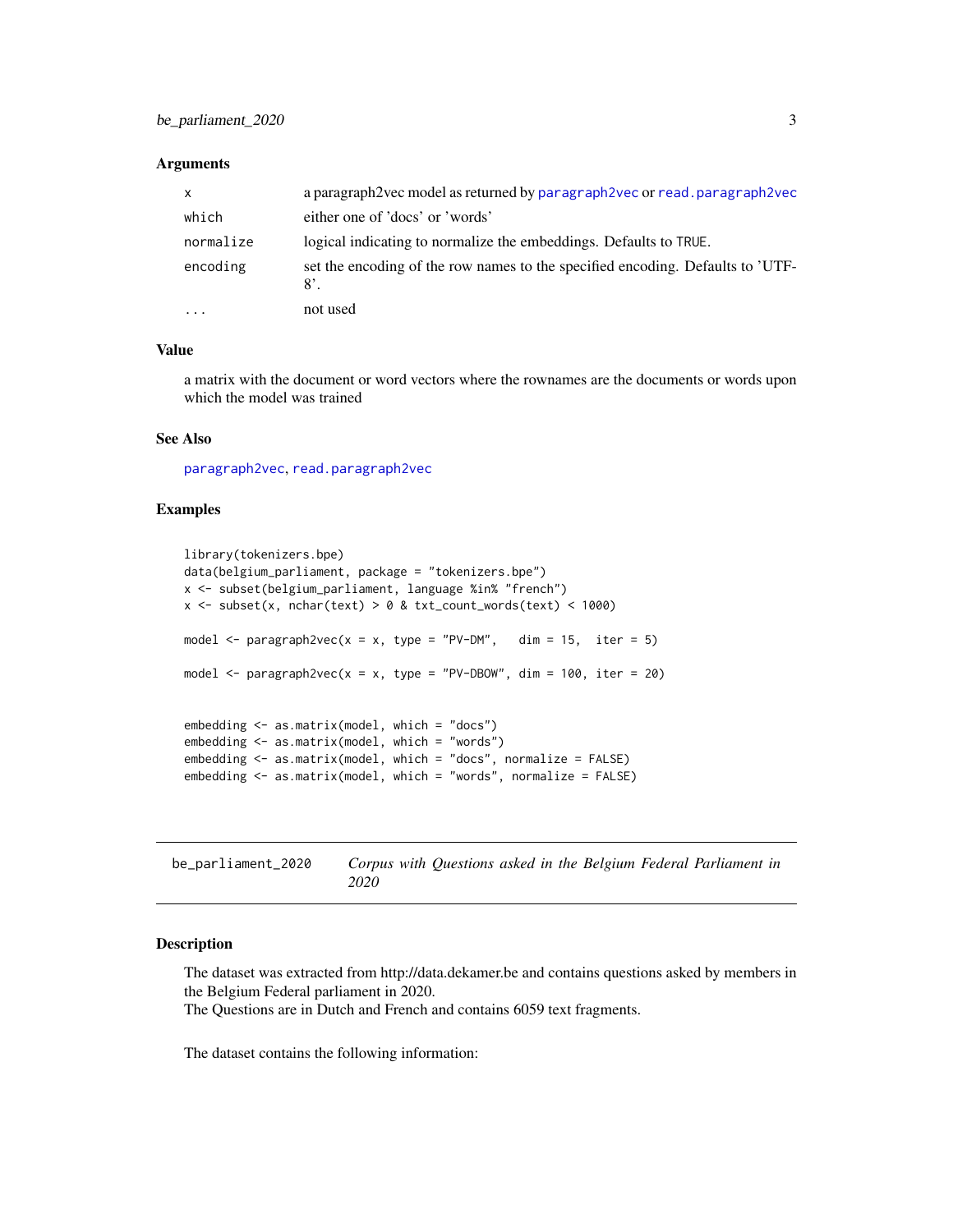- <span id="page-3-0"></span>• doc\_id: an identifier
- text\_nl: the question itself in Dutch
- text\_fr: the question itself in French

#### Source

data is provided by http://www.dekamer.be in the public domain (CC0).

#### Examples

```
data(be_parliament_2020)
str(be_parliament_2020)
```
<span id="page-3-1"></span>

paragraph2vec *Train a paragraph2vec also known as doc2vec model on text*

#### Description

Construct a paragraph2vec model on text. The algorithm is explained at [https://arxiv.org/pdf/](https://arxiv.org/pdf/1405.4053.pdf) [1405.4053.pdf](https://arxiv.org/pdf/1405.4053.pdf). People also refer to this model as doc2vec.

The model is an extension to the word2vec algorithm, where an additional vector for every paragraph is added directly in the training.

#### Usage

```
paragraph2vec(
  x,
  type = c("PV-DBOW", "PV-DM"),
 dim = 50,
 window = ifelse(type == "PV-DM", 5L, 10L),
  iter = 5L,
  lr = 0.05,hs = FALSE,negative = 5L,
  sample = 0.001,min\_count = 5L,
  threads = 1L,
  encoding = "UTF-8",embedding s = matrix(nrow = 0, ncol = dim),...
\mathcal{L}
```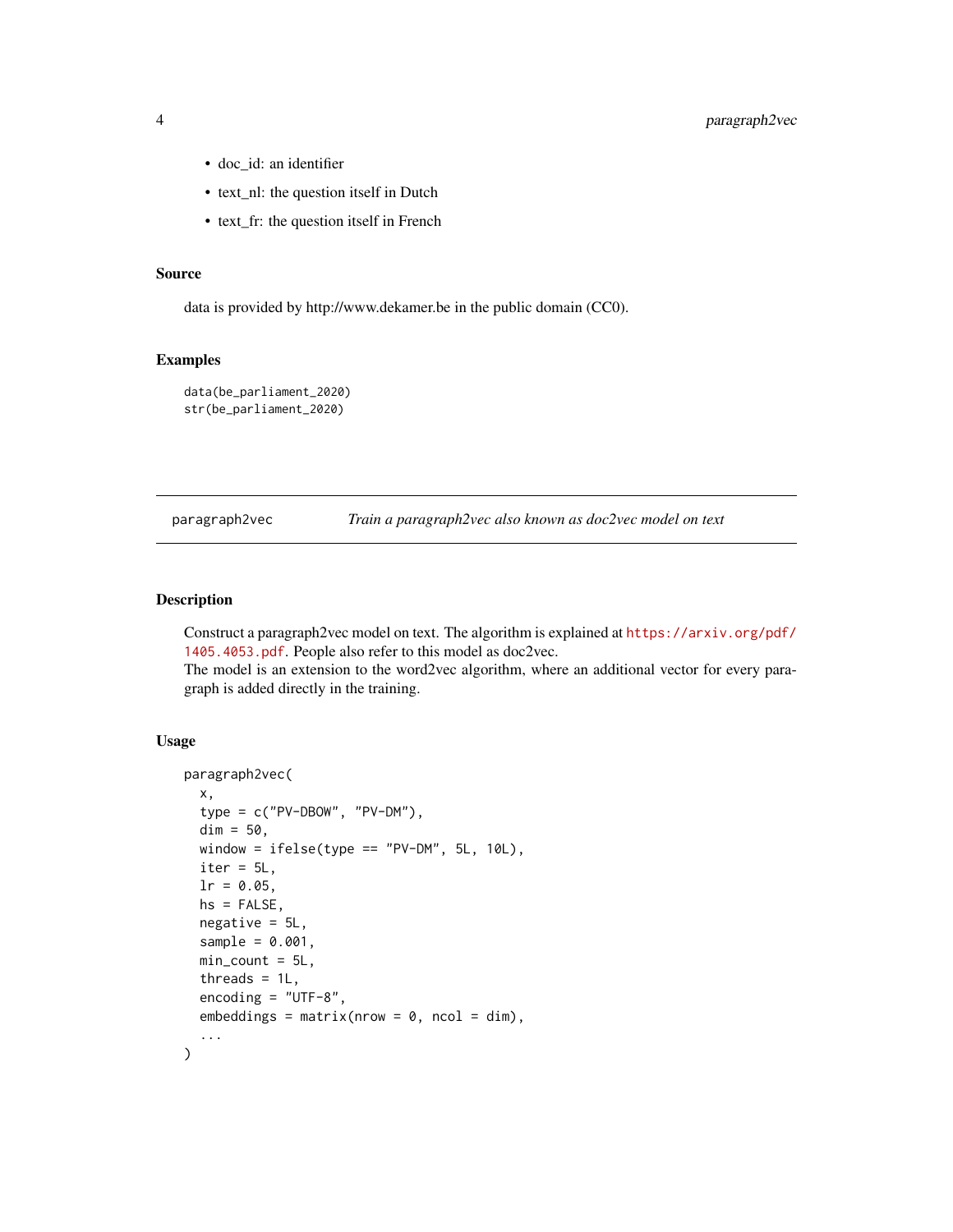#### paragraph2vec 5

#### Arguments

| X          | a data.frame with columns doc_id and text or the path to the file on disk con-<br>taining training data.<br>Note that the text column should be of type character, should contain less than<br>1000 words where space or tab is used as a word separator and that the text<br>should not contain newline characters as these are considered document delim-<br>iters. |
|------------|-----------------------------------------------------------------------------------------------------------------------------------------------------------------------------------------------------------------------------------------------------------------------------------------------------------------------------------------------------------------------|
| type       | character string with the type of algorithm to use, either one of                                                                                                                                                                                                                                                                                                     |
|            | • 'PV-DM': Distributed Memory paragraph vectors<br>• 'PV-DBOW': Distributed Bag Of Words paragraph vectors                                                                                                                                                                                                                                                            |
|            | Defaults to 'PV-DBOW'.                                                                                                                                                                                                                                                                                                                                                |
| dim        | dimension of the word and paragraph vectors. Defaults to 50.                                                                                                                                                                                                                                                                                                          |
| window     | skip length between words. Defaults to 10 for PV-DM and 5 for PV-DBOW                                                                                                                                                                                                                                                                                                 |
| iter       | number of training iterations. Defaults to 20.                                                                                                                                                                                                                                                                                                                        |
| 1r         | initial learning rate also known as alpha. Defaults to 0.05                                                                                                                                                                                                                                                                                                           |
| hs         | logical indicating to use hierarchical softmax instead of negative sampling. De-<br>faults to FALSE indicating to do negative sampling.                                                                                                                                                                                                                               |
| negative   | integer with the number of negative samples. Only used in case hs is set to<br><b>FALSE</b>                                                                                                                                                                                                                                                                           |
| sample     | threshold for occurrence of words. Defaults to 0.001                                                                                                                                                                                                                                                                                                                  |
| min_count  | integer indicating the number of time a word should occur to be considered as<br>part of the training vocabulary. Defaults to 5.                                                                                                                                                                                                                                      |
| threads    | number of CPU threads to use. Defaults to 1.                                                                                                                                                                                                                                                                                                                          |
| encoding   | the encoding of x and stopwords. Defaults to 'UTF-8'. Calculating the model<br>always starts from files allowing to build a model on large corpora. The encoding<br>argument is passed on to file when writing x to hard disk in case you provided<br>it as a data.frame.                                                                                             |
| embeddings | optionally a matrix with pretrained word embeddings which will be used to ini-<br>tialise the word embedding space with (transfer learning). The rownames of this<br>matrix should consist of words. Only words overlapping with the vocabulary<br>extracted from x will be used.                                                                                     |
|            | further arguments passed on to the C++ function paragraph2vec_train - for<br>expert use only                                                                                                                                                                                                                                                                          |

#### Value

an object of class paragraph2vec\_trained which is a list with elements

- model: a Rcpp pointer to the model
- data: a list with elements file: the training data used, n (the number of words in the training data), n\_vocabulary (number of words in the vocabulary) and n\_docs (number of documents)
- control: a list of the training arguments used, namely min\_count, dim, window, iter, lr, skipgram, hs, negative, sample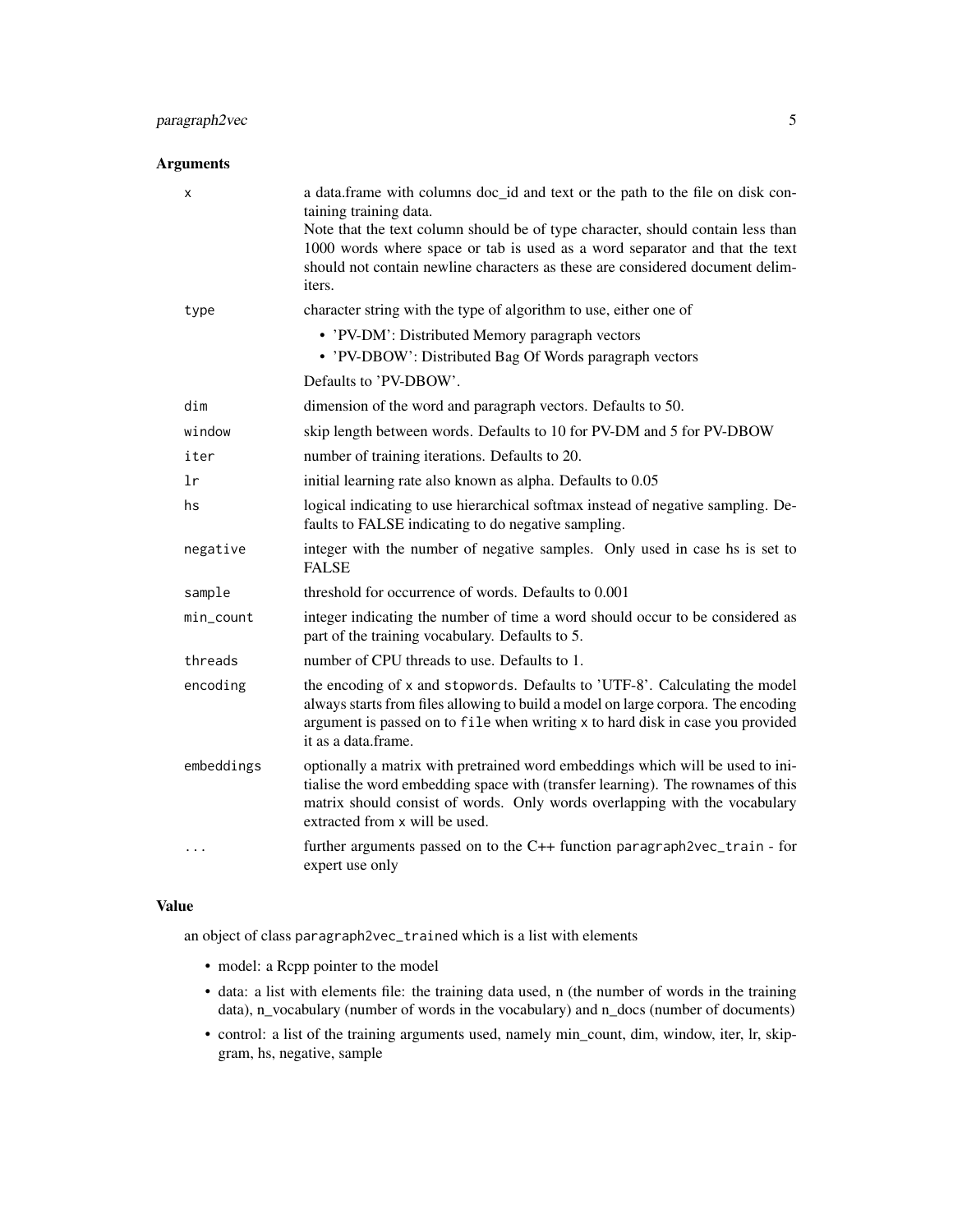#### <span id="page-5-0"></span>References

```
https://arxiv.org/pdf/1405.4053.pdf, https://groups.google.com/g/word2vec-toolkit/
c/Q49FIrNOQRo/m/J6KG8mUj45sJ
```
#### See Also

[predict.paragraph2vec](#page-7-1), [as.matrix.paragraph2vec](#page-1-1)

```
library(tokenizers.bpe)
## Take data and standardise it a bit
data(belgium_parliament, package = "tokenizers.bpe")
str(belgium_parliament)
x <- subset(belgium_parliament, language %in% "french")
x$text <- tolower(x$text)
x$text <- gsub("[^[:alpha:]]", " ", x$text)
x$text <- gsub("[[:space:]]+", " ", x$text)
x$text <- trimws(x$text)
x$nwords <- txt_count_words(x$text)
x \le - subset(x, nwords \le 1000 & nchar(text) > 0)
## Build the model
model \leq paragraph2vec(x = x, type = "PV-DM", dim = 15, iter = 5)
model \le paragraph2vec(x = x, type = "PV-DBOW", dim = 100, iter = 20)
str(model)
embedding <- as.matrix(model, which = "words")
embedding <- as.matrix(model, which = "docs")
head(embedding)
## Get vocabulary
vocab <- summary(model, type = "vocabulary", which = "docs")
vocab \leq summary(model, type = "vocabulary", which = "words")
## Transfer learning using existing word embeddings
library(word2vec)
w2v \le - word2vec(x$text, dim = 50, type = "cbow", iter = 20, min_count = 5)
emb \leq -as_matrix(w2v)model \leq paragraph2vec(x = x, dim = 50, type = "PV-DM", iter = 20, min_count = 5,
                       embeddings = emb)
## Transfer learning - proof of concept without learning (iter=0, set to higher to learn)
emb \leq matrix(rnorm(30), nrow = 2, dimnames = list(c("en", "met")))
model \leq paragraph2vec(x = x, type = "PV-DM", dim = 15, iter = 0, embeddings = emb)
embedding <- as.matrix(model, which = "words", normalize = FALSE)
embedding[c("en", "met"), ]
emb
```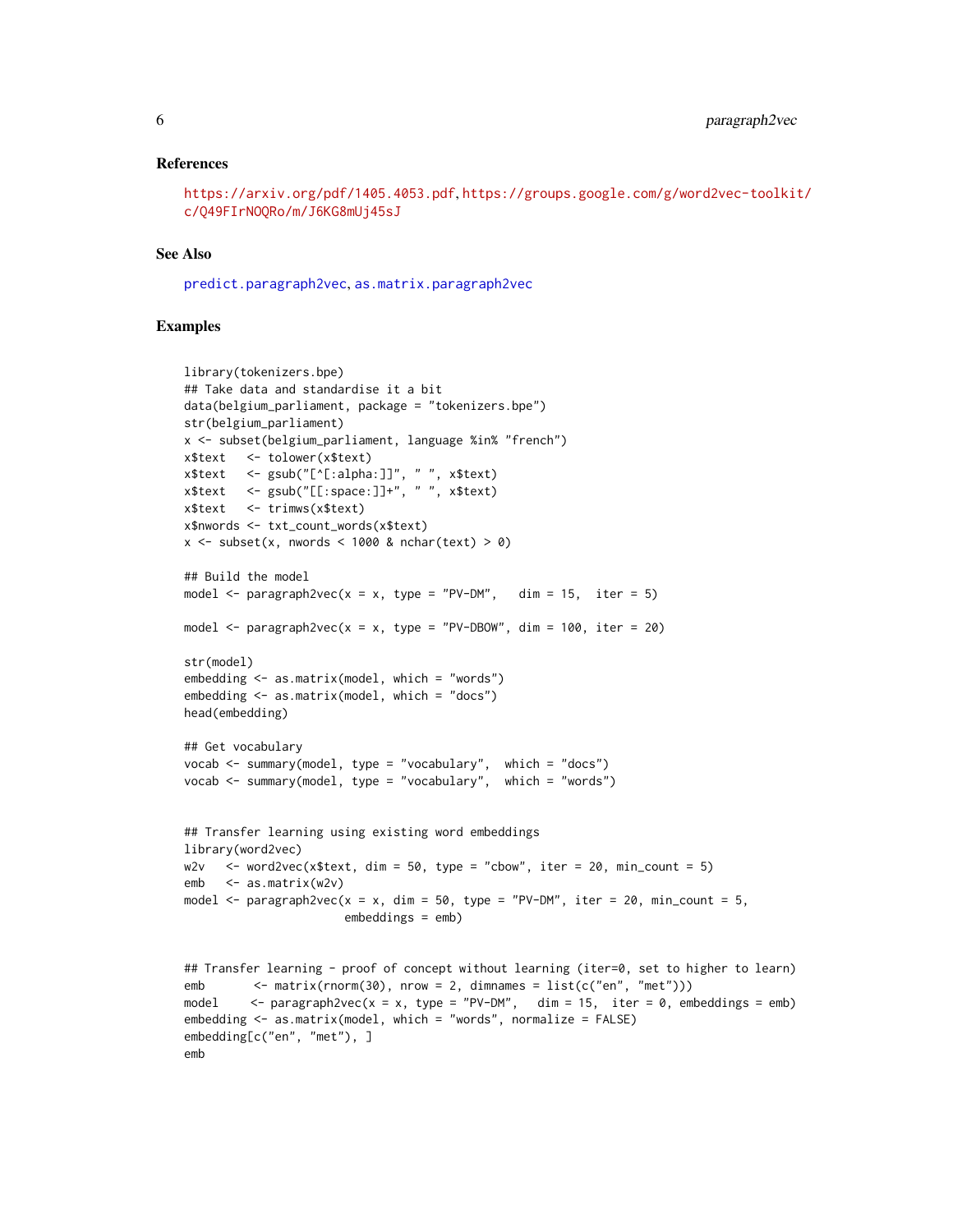#### <span id="page-6-0"></span>paragraph2vec\_similarity

*Similarity between document / word vectors as used in paragraph2vec*

#### Description

The similarity between document / word vectors is defined as the inner product of the vector elements

#### Usage

```
paragnh2vec\_similarity(x, y, top_n = +Inf)
```
#### Arguments

| x     | a matrix with embeddings where the rownames of the matrix provide the label<br>of the term                                                                                                                                                 |
|-------|--------------------------------------------------------------------------------------------------------------------------------------------------------------------------------------------------------------------------------------------|
| y     | a matrix with embeddings where the rownames of the matrix provide the label<br>of the term                                                                                                                                                 |
| top_n | integer indicating to return only the top n most similar terms from y for each row<br>of x. If top n is supplied, a data frame will be returned with only the highest<br>similarities between x and y instead of all pairwise similarities |

#### Value

By default, the function returns a similarity matrix between the rows of  $x$  and the rows of  $y$ . The similarity between row i of x and row j of y is found in cell  $[i, j]$  of the returned similarity matrix. If top\_n is provided, the return value is a data.frame with columns term1, term2, similarity and rank indicating the similarity between the provided terms in x and y ordered from high to low similarity and keeping only the top\_n most similar records.

#### See Also

[paragraph2vec](#page-3-1)

```
x \le - matrix(rnorm(6), nrow = 2, ncol = 3)
rownames(x) \leq c("word1", "word2")
y \le - matrix(rnorm(15), nrow = 5, ncol = 3)
rownames(y) < -c("doc1", "doc2", "doc3", "doc4", "doc5")paragraph2vec_similarity(x, y)
paragnh2vec\_similarity(x, y, top_n = 1)paragnh2vec\_similarity(x, y, top_n = 2)paragnh2vec_simitary(x, y, top_n = +Inf)
```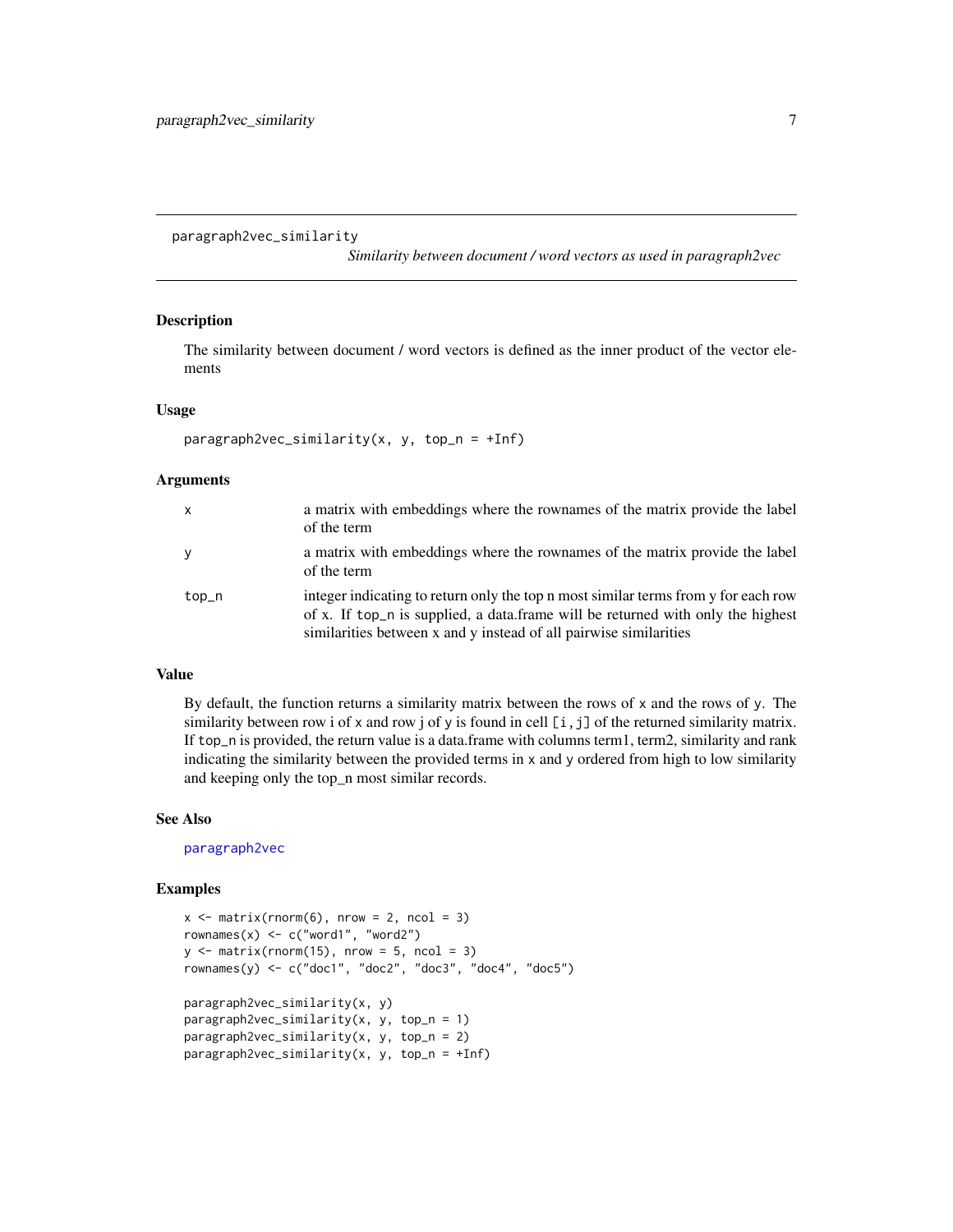```
paragraph2vec_similarity(y, y)
paragraph2vec_similarity(y, y, top_n = 1)
paragraph2vec_similarity(y, y, top_n = 2)
paragraph2vec_similarity(y, y, top_n = +Inf)
```
<span id="page-7-1"></span>predict.paragraph2vec *Predict functionalities for a paragraph2vec model*

#### Description

Use the paragraph2vec model to

- get the embedding of documents, sentences or words
- find the nearest documents/words which are similar to either a set of documents, words or a set of sentences containing words

#### Usage

```
## S3 method for class 'paragraph2vec'
predict(
  object,
  newdata,
  type = c("embedding", "nearest"),
  which = c("docs", "words", "doc2doc", "word2doc", "word2word", "sent2doc"),
  top_n = 10L,
  encoding = "UTF-8",
  normalize = TRUE,
  ...
)
```
#### Arguments

| object  | a paragraph2vec model as returned by paragraph2vec or read, paragraph2vec                                                                                                                                                                                    |
|---------|--------------------------------------------------------------------------------------------------------------------------------------------------------------------------------------------------------------------------------------------------------------|
| newdata | either a character vector of words, a character vector of doc id's or a list of<br>sentences where the list elements are words part of the model dictionary. What<br>needs to be provided depends on the argument you provide in which. See the<br>examples. |
| type    | either 'embedding' or 'nearest' to get the embeddings or to find the closest text<br>items. Defaults to 'nearest'.                                                                                                                                           |
| which   | either one of 'docs', 'words', 'doc2doc', 'word2doc', 'word2word' or 'sent2doc'<br>where                                                                                                                                                                     |
|         | • 'docs' or 'words' can be chosen if type is set to 'embedding' to indicate<br>that newdata contains either doc id's or words                                                                                                                                |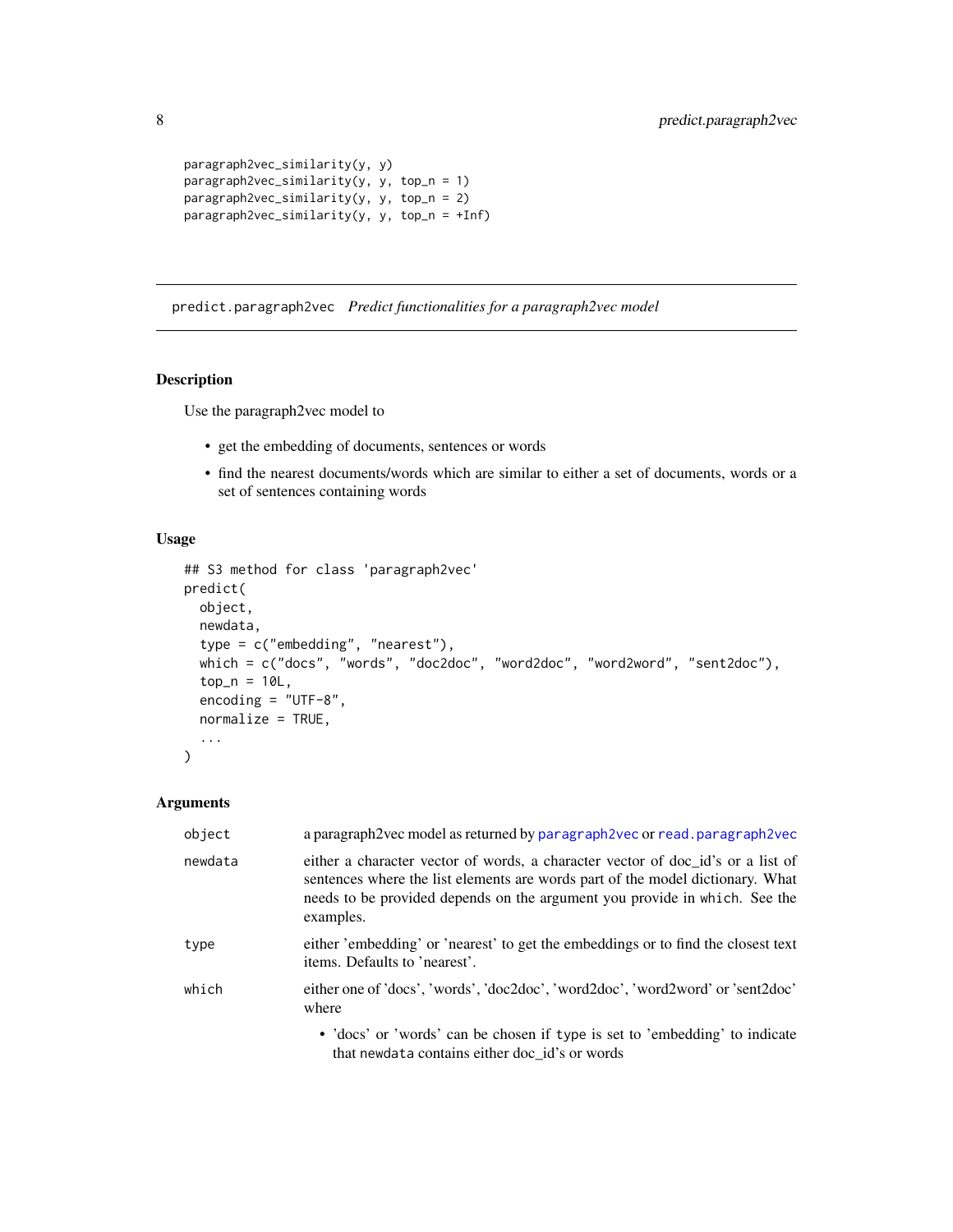<span id="page-8-0"></span>

|           | • 'doc2doc', 'word2doc', 'word2word', 'sent2doc' can be chosen if type is<br>set to 'nearest' indicating to extract respectively the closest document to<br>a document (doc2doc), the closest document to a word (word2doc), the<br>closest word to a word (word2word) or the closest document to sentences<br>$(sent2doc)$ . |
|-----------|-------------------------------------------------------------------------------------------------------------------------------------------------------------------------------------------------------------------------------------------------------------------------------------------------------------------------------|
| top_n     | show only the top n nearest neighbours. Defaults to 10, with a maximum value<br>of 100. Only used for type 'nearest'.                                                                                                                                                                                                         |
| encoding  | set the encoding of the text elements to the specified encoding. Defaults to<br>$'$ UTF-8'.                                                                                                                                                                                                                                   |
| normalize | logical indicating to normalize the embeddings. Defaults to TRUE. Only used for<br>type 'embedding'.                                                                                                                                                                                                                          |
|           | not used                                                                                                                                                                                                                                                                                                                      |

#### Value

depending on the type, you get a different output:

- for type nearest: returns a list of data.frames with columns term1, term2, similarity and rank indicating the elements which are closest to the provided newdata
- for type embedding: a matrix of embeddings of the words/documents or sentences provided in newdata, rownames are either taken from the words/documents or list names of the sentences. The matrix has always the same number of rows as the length of newdata, possibly with NA values if the word/doc\_id is not part of the dictionary

See the examples.

#### See Also

[paragraph2vec](#page-3-1), [read.paragraph2vec](#page-9-1)

```
library(tokenizers.bpe)
data(belgium_parliament, package = "tokenizers.bpe")
x <- belgium_parliament
x <- subset(x, language %in% "dutch")
x \le - subset(x, nchar(text) > 0 & txt_count_words(text) < 1000)
x$doc_id <- sprintf("doc_%s", 1:nrow(x))
x$text <- tolower(x$text)
x$text <- gsub("[^[:alpha:]]", " ", x$text)
x$text <- gsub("[[:space:]]+", " ", x$text)
x$text <- trimws(x$text)
## Build model
model \leq paragraph2vec(x = x, type = "PV-DM", dim = 15, iter = 5)
model \le- paragraph2vec(x = x, type = "PV-DBOW", dim = 100, iter = 20)
```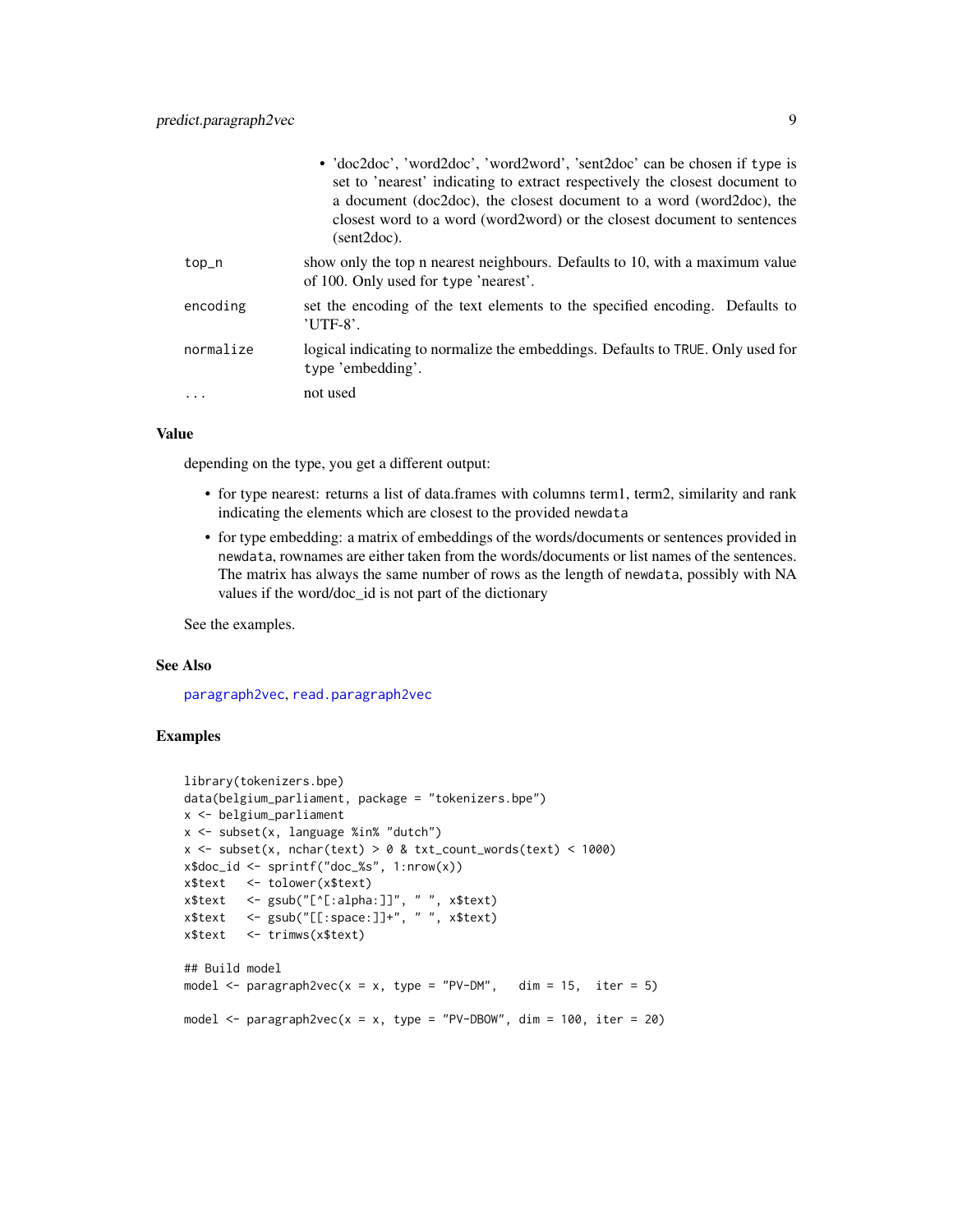```
sentences <- list(
 example = c("geld", "diabetes"),
 hi = c("geld", "diabetes", "koning"),
 test = c("geld"),nothing = character(),repr = c("geld", "diabetes", "koning"))
## Get embeddings (type = 'embedding')
predict(model, newdata = c("geld", "koning", "unknownword", NA, "</s>", ""),
               type = "embedding", which = "words")
predict(model, newdata = c("doc_1", "doc_10", "unknowndoc", NA, "</s>"),
               type = "embedding", which = "docs")
predict(model, sentences, type = "embedding")
## Get most similar items (type = 'nearest')
predict(model, newdata = c("doc_1", "doc_10"), type = "nearest", which = "doc2doc")
predict(model, newdata = c("geld", "koning"), type = "nearest", which = "word2doc")
predict(model, newdata = c("geld", "koning"), type = "nearest", which = "word2word")
predict(model, newdata = sentences, type = "nearest", which = "sent2doc", top_n = 7)
## Similar way on extracting similarities
emb <- predict(model, sentences, type = "embedding")
emb_docs <- as.matrix(model, type = "docs")
paragraph2vec_similarity(emb, emb_docs, top_n = 3)
```
<span id="page-9-1"></span>read.paragraph2vec *Read a binary paragraph2vec model from disk*

#### **Description**

Read a binary paragraph2vec model from disk

#### Usage

```
read.paragraph2vec(file)
```
#### Arguments

file the path to the model file

#### Value

an object of class paragraph2vec which is a list with elements

- model: a Rcpp pointer to the model
- model\_path: the path to the model on disk
- dim: the dimension of the embedding matrix

<span id="page-9-0"></span>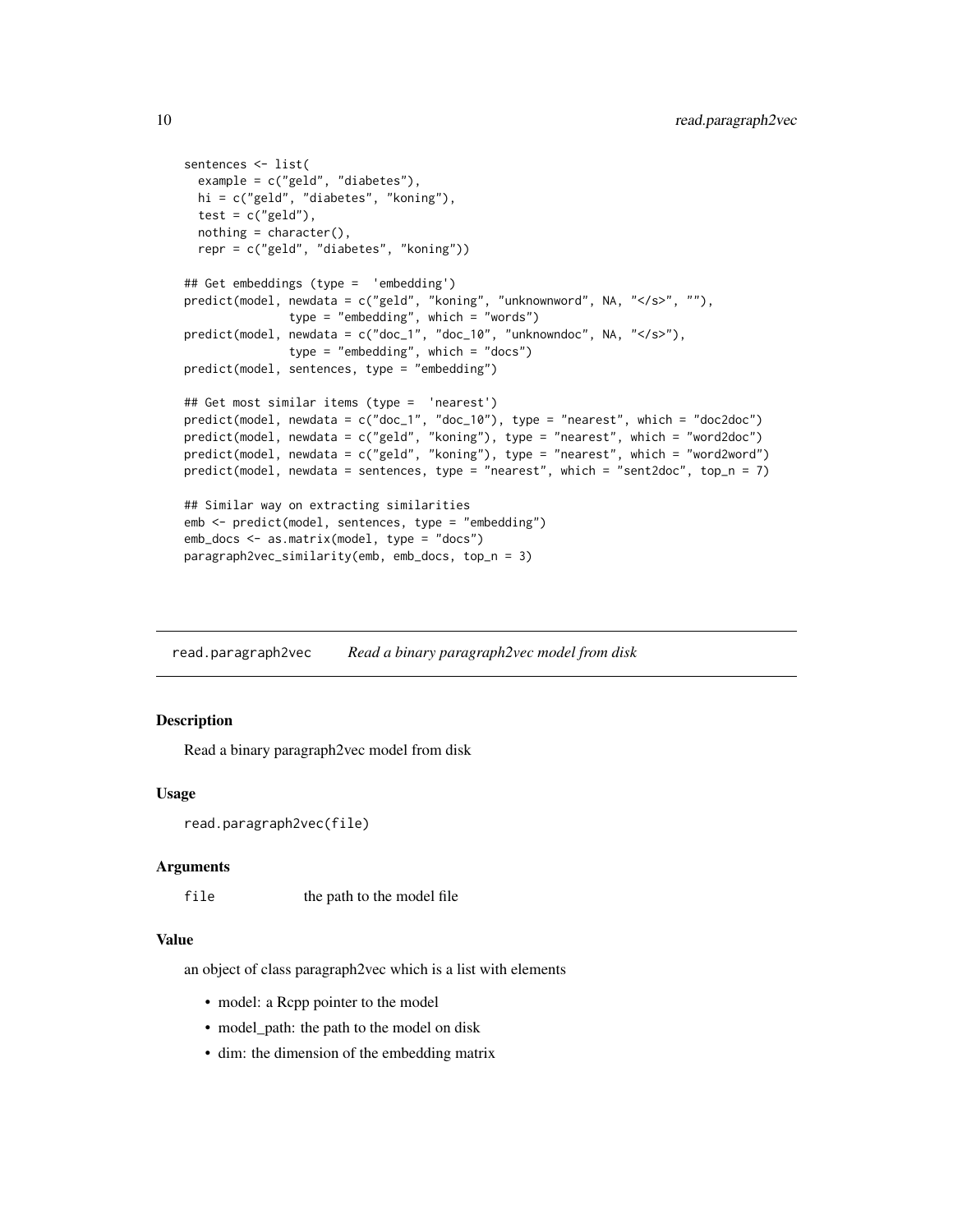#### <span id="page-10-0"></span>summary.top2vec 11

#### Examples

```
library(tokenizers.bpe)
data(belgium_parliament, package = "tokenizers.bpe")
x <- subset(belgium_parliament, language %in% "french")
x \le - subset(x, nchar(text) > 0 & txt_count_words(text) < 1000)
model \leq paragraph2vec(x = x, type = "PV-DM", dim = 100, iter = 20)
model <- paragraph2vec(x = x, type = "PV-DBOW", dim = 100, iter = 20)
path <- "mymodel.bin"
write.paragraph2vec(model, file = path)
model <- read.paragraph2vec(file = path)
vocab <- summary(model, type = "vocabulary", which = "docs")
vocab <- summary(model, type = "vocabulary", which = "words")
embedding <- as.matrix(model, which = "docs")
embedding <- as.matrix(model, which = "words")
```
summary.top2vec *Get summary information of a top2vec model*

#### Description

Get summary information of a top2vec model. Namely the topic centers and the most similar words to a certain topic

#### Usage

```
## S3 method for class 'top2vec'
summary(
 object,
  type = c("similarity", "c-tfidf"),
  top_n = 10,data = object$data,
  embedding_words = object$embedding$words,
  embedding_docs = object$embedding$docs,
  ...
```
#### $\lambda$

#### Arguments

object an object of class top2vec as returned by [top2vec](#page-11-1)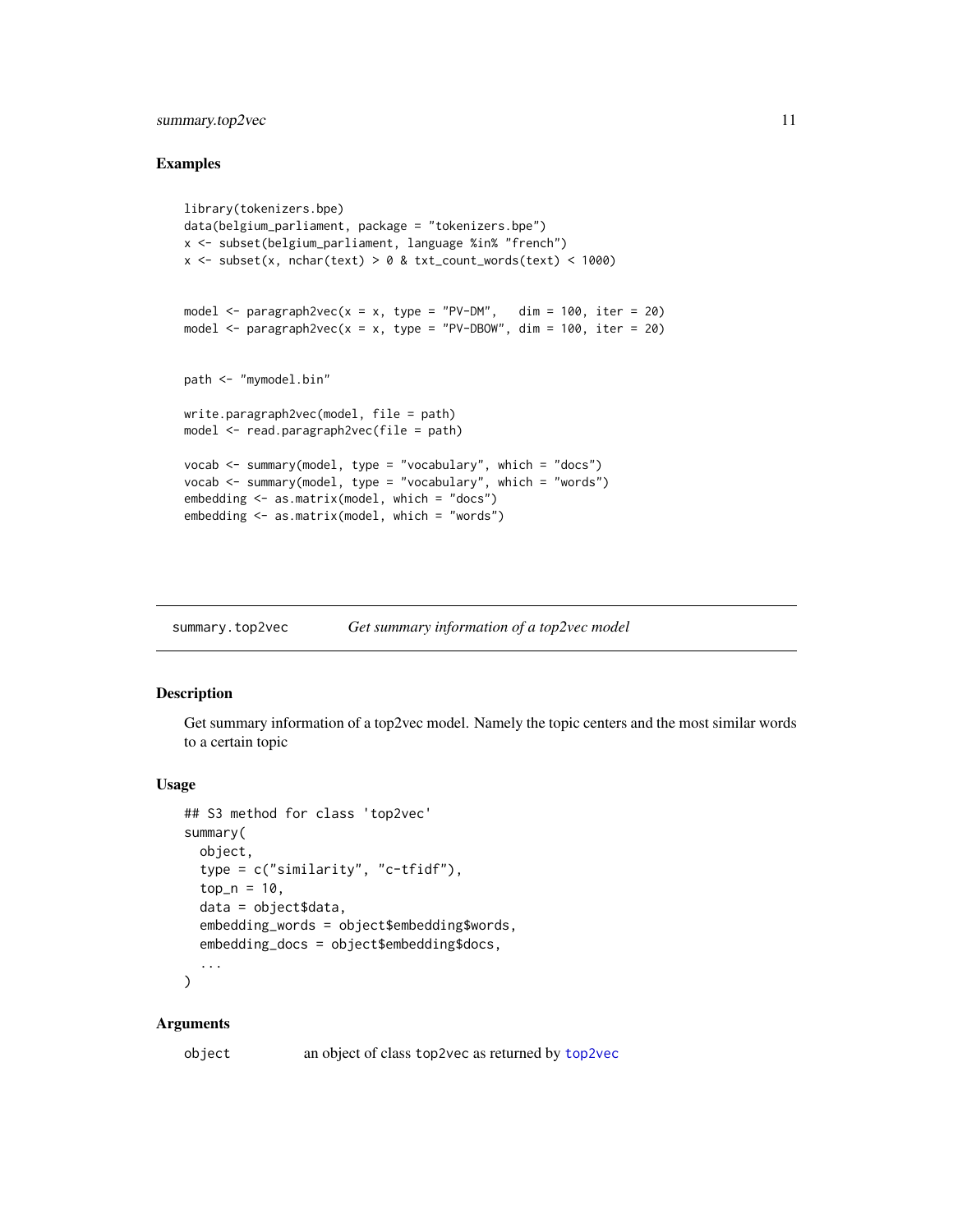<span id="page-11-0"></span>

| type            | a character string with the type of summary information to extract for the top-<br>words. Either 'similarity' or 'c-tfidf'. The first extracts most similar words to<br>the topic based on semantic similarity, the second by extracting the words with<br>the highest tf-idf score for each topic |
|-----------------|----------------------------------------------------------------------------------------------------------------------------------------------------------------------------------------------------------------------------------------------------------------------------------------------------|
| top_n           | integer indicating to find the top_n most similar words to a topic                                                                                                                                                                                                                                 |
| data            | a data.frame with columns 'doc_id' and 'text' representing documents. For each<br>topic, the function extracts the most similar documents. And in case type is<br>'c-tfidf' it get the words with the highest tf-idf scores for each topic.                                                        |
| embedding_words |                                                                                                                                                                                                                                                                                                    |
|                 | a matrix of word embeddings to limit the most similar words to. Defaults to the<br>embedding of words from the object                                                                                                                                                                              |
|                 | embedding docs a matrix of document embeddings to limit the most similar documents to. De-<br>faults to the embedding of words from the object                                                                                                                                                     |
|                 | not used                                                                                                                                                                                                                                                                                           |

#### Examples

# For an example, look at the documentation of ?top2vec

<span id="page-11-1"></span>top2vec *Distributed Representations of Topics*

#### Description

Perform text clustering by using semantic embeddings of documents and words to find topics of text documents which are semantically similar.

#### Usage

```
top2vec(
 x,
 data = data.frame(doc_id = character(), text = character(), stringsAsFactors = FALSE),
 control.umap = list(n\_neighbors = 15L, n\_components = 5L, metric = "cosine"),control.dbscan = list(minPts = 100L),
  control.doc2vec = list(),
  umap = uwot::umap,trace = FALSE,
  ...
\mathcal{L}
```
#### Arguments

x either an object returned by [paragraph2vec](#page-3-1) or a data.frame with columns 'doc\_id' and 'text' storing document ids and texts as character vectors or a matrix with document embeddings to cluster or a list with elements docs and words containing document embeddings to cluster and word embeddings for deriving topic summaries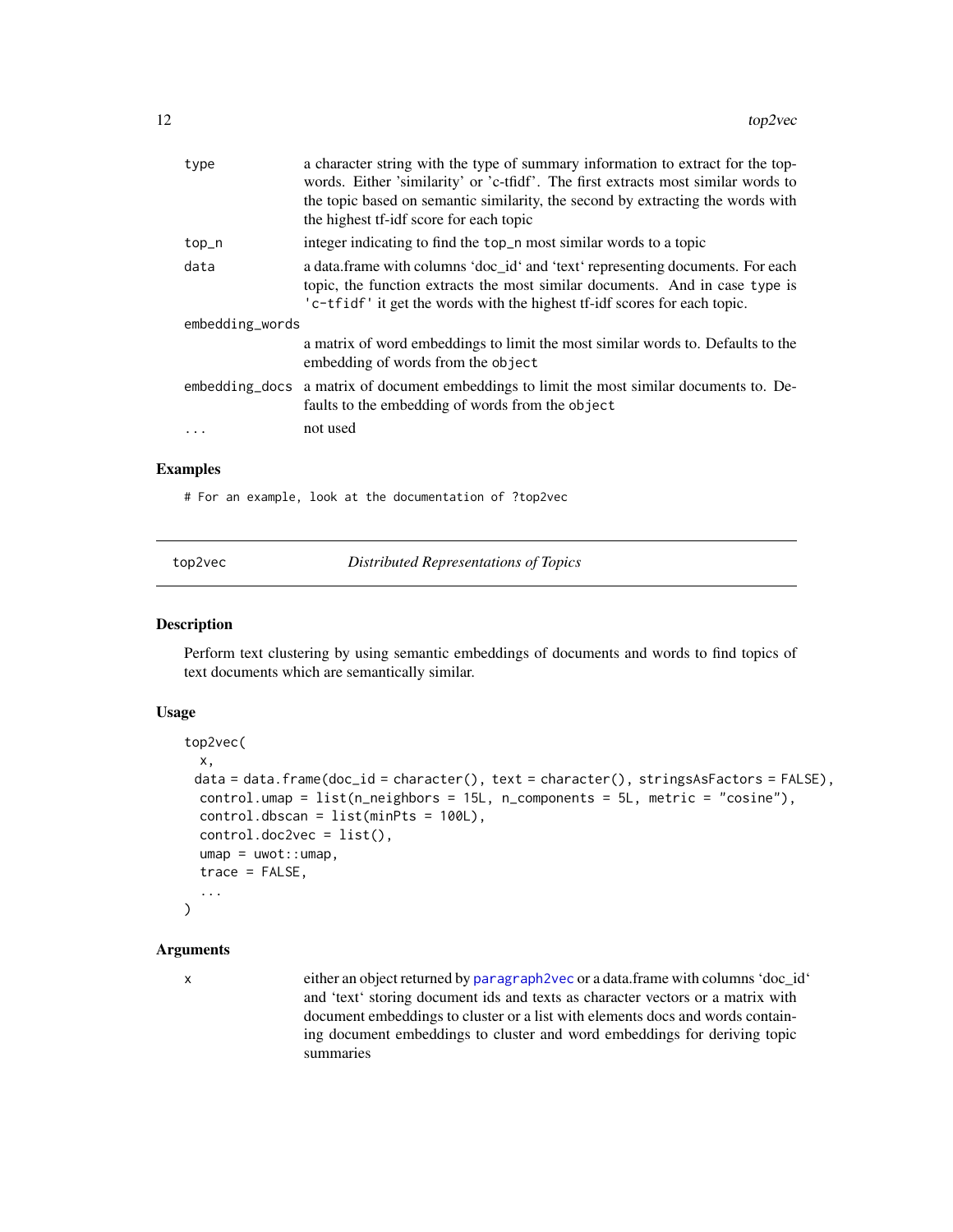#### <span id="page-12-0"></span>top2vec  $\sim$  13

| data            | optionally, a data.frame with columns 'doc_id' and 'text' representing docu-<br>ments. This dataset is just stored, in order to extract the text of the most similar<br>documents to a topic. If it also contains a field 'text_doc2vec', this will be used<br>to indicate the most relevant topic words by class-based tfidf |
|-----------------|-------------------------------------------------------------------------------------------------------------------------------------------------------------------------------------------------------------------------------------------------------------------------------------------------------------------------------|
| control.umap    | a list of arguments to pass on to umap for reducing the dimensionality of the<br>embedding space                                                                                                                                                                                                                              |
|                 | control. dbscan a list of arguments to pass on to hdbscan for clustering the reduced embedding<br>space                                                                                                                                                                                                                       |
| control.doc2vec | optionally, a list of arguments to pass on to paragraph 2vec in case x is a<br>data.frame instead of a doc2vec model trained by paragraph2vec                                                                                                                                                                                 |
| umap            | function to apply UMAP. Defaults to umap, can as well be tumap                                                                                                                                                                                                                                                                |
| trace           | logical indicating to print evolution of the algorithm                                                                                                                                                                                                                                                                        |
| $\ddots$        | further arguments not used yet                                                                                                                                                                                                                                                                                                |

#### Value

an object of class top2vec which is a list with elements

- embedding: a list of matrices with word and document embeddings
- doc2vec: a doc2vec model
- umap: a matrix of representations of the documents of x
- dbscan: the result of the hdbscan clustering
- data: a data.frame with columns doc\_id and text
- size: a vector of frequency statistics of topic occurrence
- k: the number of clusters
- control: a list of control arguments to doc2vec / umap / dbscan

#### Note

The topic '0' is the noise topic

#### References

<https://arxiv.org/abs/2008.09470>

#### See Also

[paragraph2vec](#page-3-1)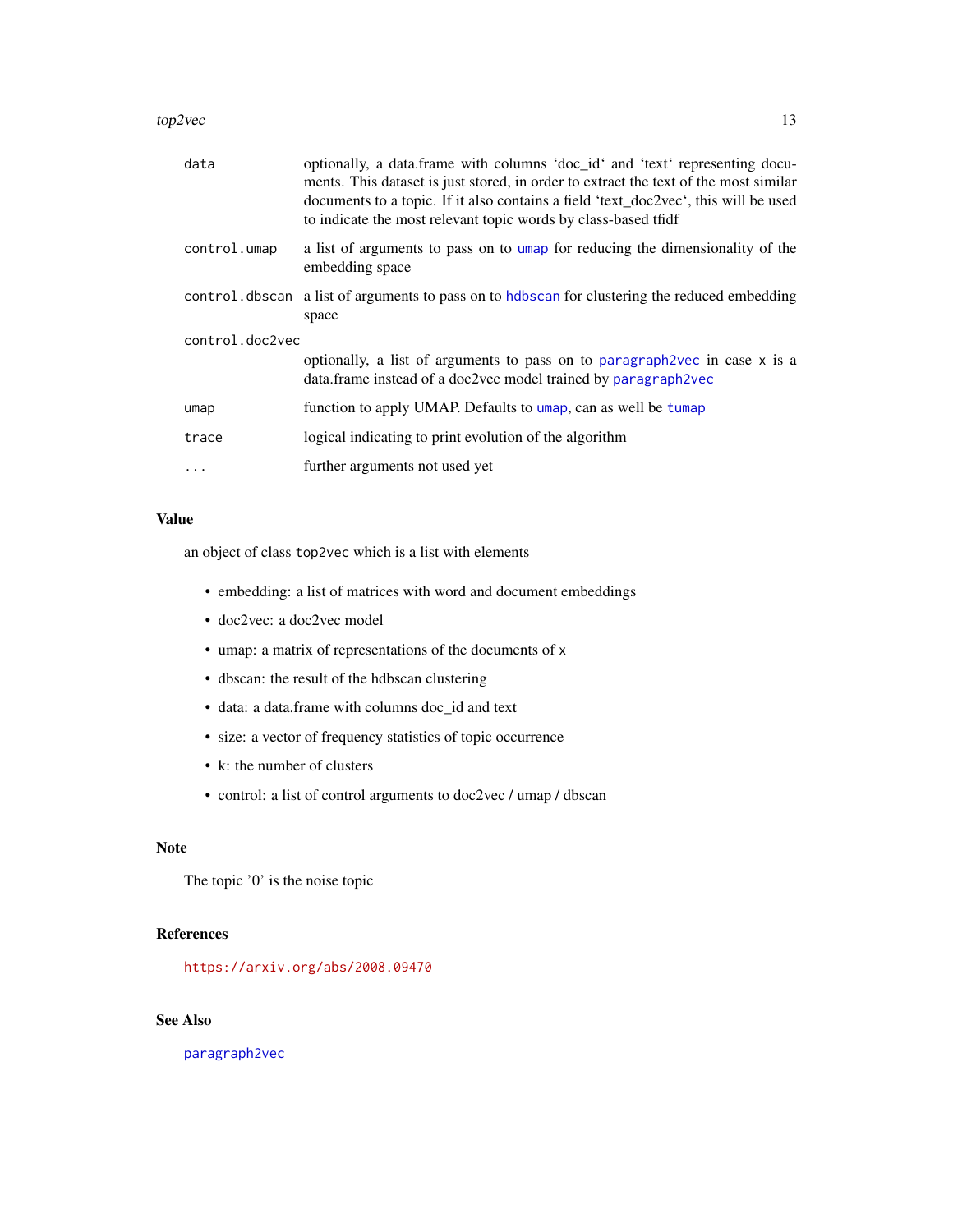```
library(word2vec)
library(uwot)
library(dbscan)
data(be_parliament_2020, package = "doc2vec")
x <- data.frame(doc_id = be_parliament_2020$doc_id,
                     text = be_parliament_2020$text_nl,
                     stringsAsFactors = FALSE)
x$text <- txt_clean_word2vec(x$text)
x <- subset(x, txt_count_words(text) < 1000)
d2v \langle - paragraph2vec(x, type = "PV-DBOW", dim = 50,
                        lr = 0.05, iter = 10,
                        window = 15, hs = TRUE, negative = \theta,
                        sample = 0.00001, min_count = 5,threads = 1)
# write.paragraph2vec(d2v, "d2v.bin")
# d2v <- read.paragraph2vec("d2v.bin")
model \leq top2vec(d2v, data = x,
                  control.dbscan = list(minPts = 50),
                 control.umap = list(n_neighbors = 15L, n_components = 4), trace = TRUE)
model \leq top2vec(d2v, data = x,
                  control.dbscan = list(minPts = 50),
                 control.umap = list(n\_neighbors = 15L, n\_components = 3), umap = tumap,
                 trace = TRUE)
info \leq summary(model, top_n = 7)
info$topwords
info$topdocs
library(udpipe)
info \leq summary(model, top_n = 7, type = "c-tfidf")
info$topwords
## Change the model: reduce doc2vec model to 2D
model <- update(model, type = "umap",
                 n_neighbors = 100, n_components = 2, metric = "cosine", umap = tumap,
                 trace = TRUE)
info <- summary(model, top_n = 7)
data = xinfo$topwords
info$topdocs
## Change the model: have minimum 200 points for the core elements in the hdbscan density
model <- update(model, type = "hdbscan", minPts = 200, trace = TRUE)
info \leq summary(model, top_n = 7)
data = xinfo$topwords
info$topdocs
```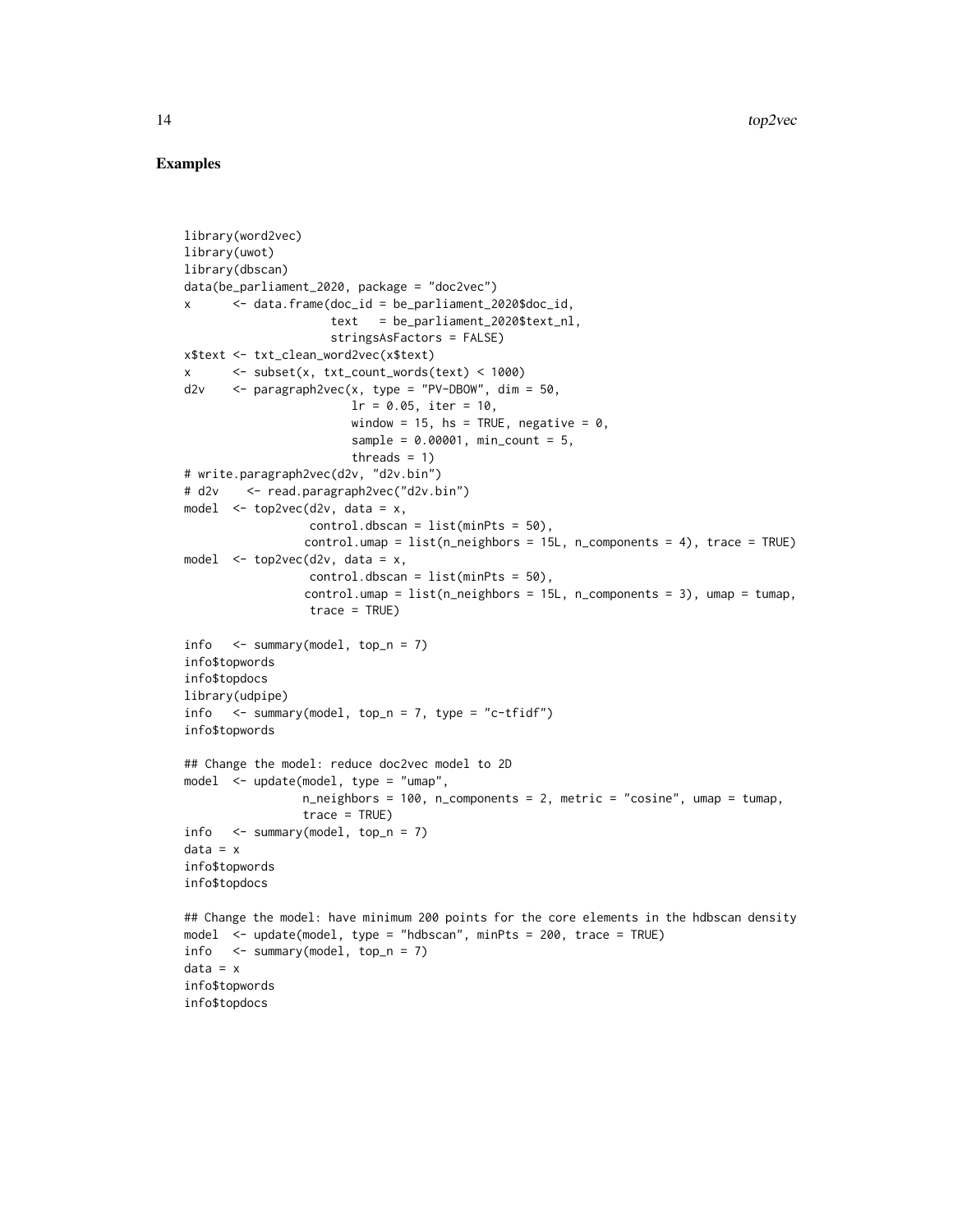<span id="page-14-0"></span>txt\_count\_words 15

```
##
## Example on a small sample
## with unrealistic hyperparameter settings especially regarding dim / iter / n_epochs
## in order to have a basic example finishing < 5 secs
##
library(uwot)
library(dbscan)
library(word2vec)
data(be_parliament_2020, package = "doc2vec")
x <- data.frame(doc_id = be_parliament_2020$doc_id,
                      text = be_parliament_2020$text_nl,
                      stringsAsFactors = FALSE)
x \le - \text{head}(x, 1000)x$text <- txt_clean_word2vec(x$text)
x <- subset(x, txt_count_words(text) < 1000)
d2v <- paragraph2vec(x, type = "PV-DBOW", dim = 10,
                         lr = 0.05, iter = 0,
                         window = 5, hs = TRUE, negative = 0,
                         sample = 0.00001, min_count = 5)
emb <- list(docs = as.matrix(d2v, which = "docs"),
                words = as.matrix(d2v, which = "words")model <- top2vec(emb,
                   data = x,
                   control.dbscan = list(minPts = 50),
                   control.umap = list(n\_neighbors = 15, n\_components = 2,init = "spectral"),
                   umap = tumap, trace = TRUE)
info <- summary(model, top_n = 7)
print(info, top_n = c(5, 2))
```
txt\_count\_words *Count the number of spaces occurring in text*

#### Description

The C++ doc2vec functionalities in this package assume words are either separated by a space or tab symbol and that each document contains less than 1000 words.

This function calculates how many words there are in each element of a character vector by counting the number of occurrences of the space or tab symbol.

#### Usage

```
txt_count_words(x, pattern = "[ \lt t]", ...)
```
#### Arguments

x a character vector with text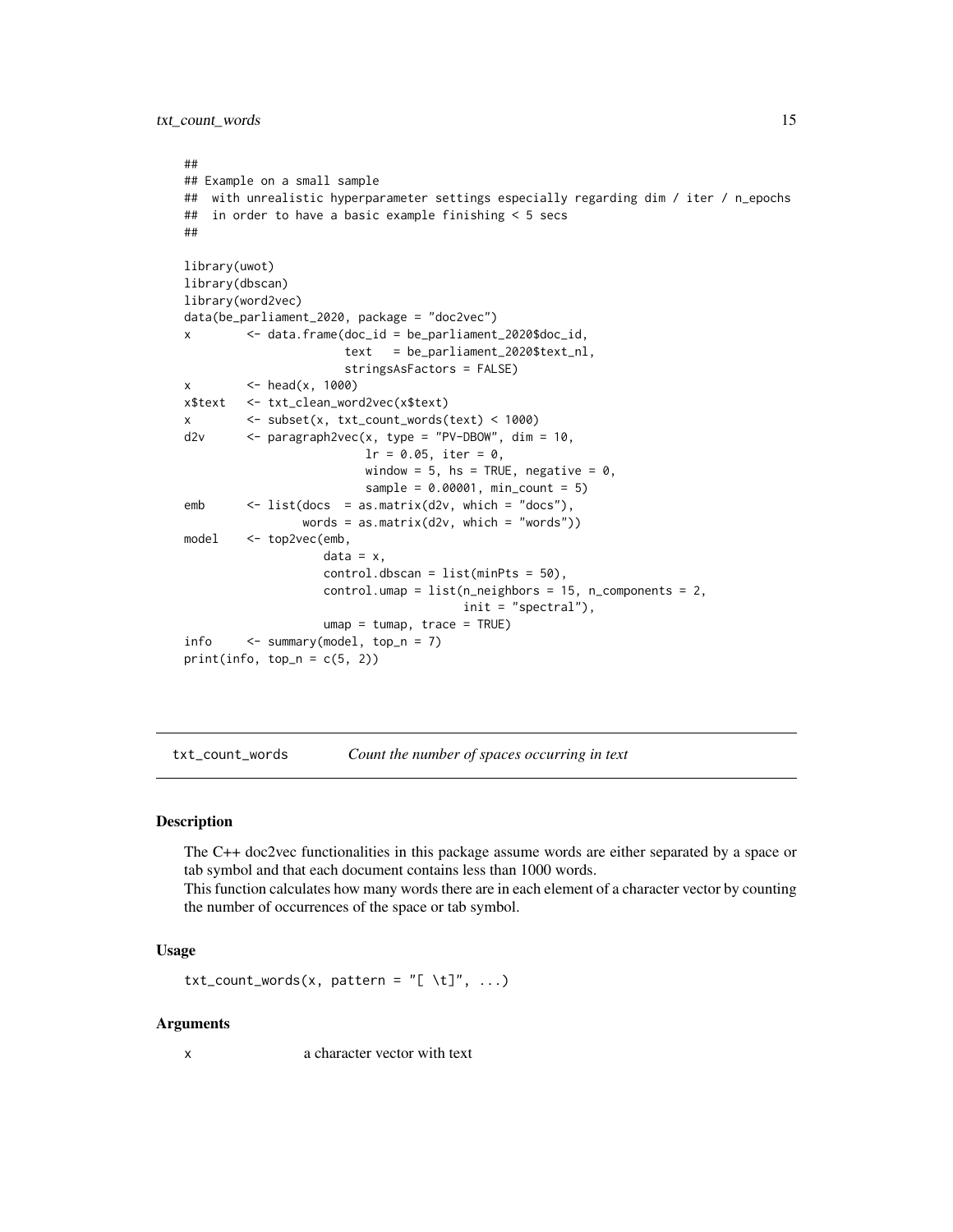<span id="page-15-0"></span>

| pattern                 | a text pattern to count which might be contained in x. Defaults to either space<br>or tab. |
|-------------------------|--------------------------------------------------------------------------------------------|
| $\cdot$ $\cdot$ $\cdot$ | other arguments, passed on to gregexpr                                                     |

#### Value

an integer vector of the same length as x indicating how many times the pattern is occurring in x

#### Examples

```
x <- c("Count me in.007", "this is a set of words",
       "more\texamples tabs-and-spaces.only", NA)
txt_count_words(x)
```
update.top2vec *Update a Top2vec model*

#### Description

Update a Top2vec model by updating the UMAP dimension reduction together with the HDBSCAN clustering or update only the HDBSCAN clustering

#### Usage

```
## S3 method for class 'top2vec'
update(
 object,
  type = c("umap", "hdbscan"),
  umap = object$umap_FUN,
  trace = FALSE,
  ...
)
```
#### Arguments

| object | an object of class top2vec as returned by top2vec                                                                                                                                                                                                                 |
|--------|-------------------------------------------------------------------------------------------------------------------------------------------------------------------------------------------------------------------------------------------------------------------|
| type   | a character string indicating what to udpate. Either 'umap' or 'hdbscan' where<br>the former (type $=$ 'umap') indicates to update the umap as well as the hdbscan<br>procedure and the latter (type $=$ 'hdbscan') indicates to update only the hdbscan<br>step. |
| umap   | see umap argument in top2vec                                                                                                                                                                                                                                      |
| trace  | logical indicating to print evolution of the algorithm                                                                                                                                                                                                            |
| .      | further arguments either passed on to hdbscan in case type is 'hdbscan' or to<br>umap in case type is 'umap'                                                                                                                                                      |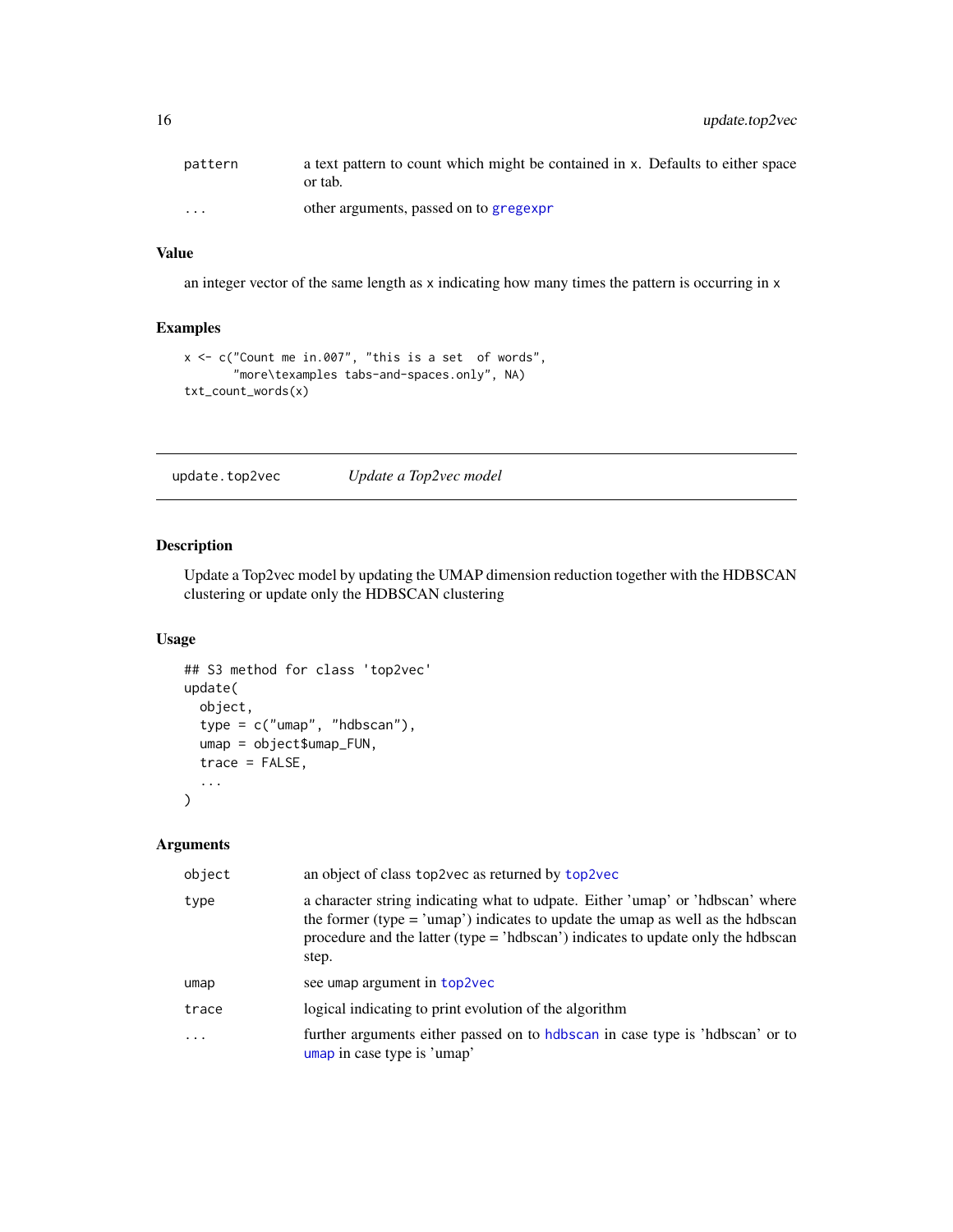#### <span id="page-16-0"></span>write.paragraph2vec 17

#### Value

an updated top2vec object

#### Examples

```
# For an example, look at the documentation of ?top2vec
```
write.paragraph2vec *Save a paragraph2vec model to disk*

#### Description

Save a paragraph2vec model as a binary file to disk

#### Usage

```
write.paragraph2vec(x, file)
```
#### Arguments

|      | an object of class paragraph 2vec or paragraph 2vec_trained as returned by |
|------|----------------------------------------------------------------------------|
|      | paragraph2vec                                                              |
| file | the path to the file where to store the model                              |

#### Value

invisibly a logical if the resulting file exists and has been written on your hard disk

#### See Also

[paragraph2vec](#page-3-1)

```
library(tokenizers.bpe)
data(belgium_parliament, package = "tokenizers.bpe")
x <- subset(belgium_parliament, language %in% "french")
x \le - subset(x, nchar(text) > 0 & txt_count_words(text) < 1000)
model \leq paragraph2vec(x = x, type = "PV-DM", dim = 100, iter = 20)
model <- paragraph2vec(x = x, type = "PV-DBOW", dim = 100, iter = 20)
path <- "mymodel.bin"
write.paragraph2vec(model, file = path)
```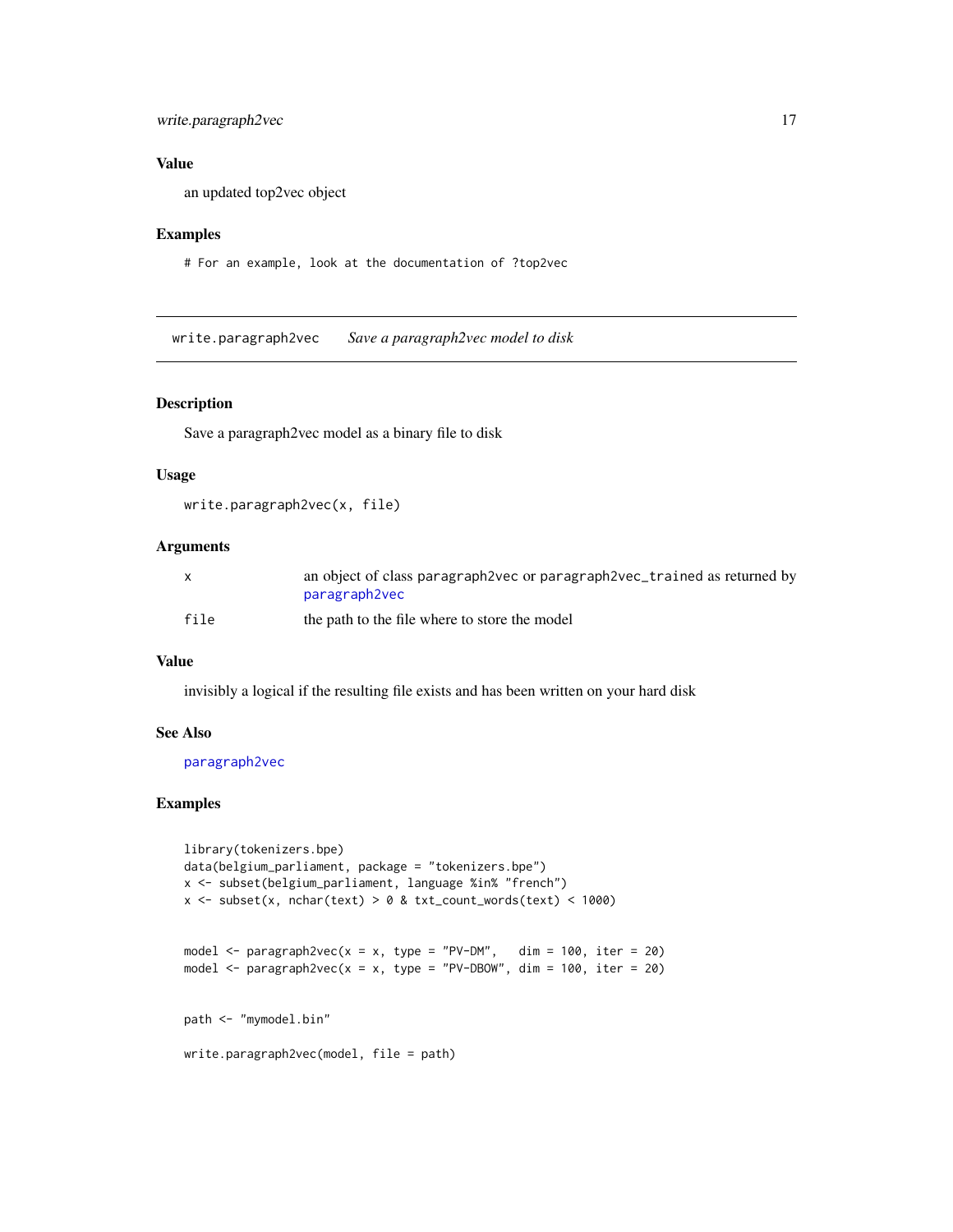```
model <- read.paragraph2vec(file = path)
vocab <- summary(model, type = "vocabulary", which = "docs")
vocab <- summary(model, type = "vocabulary", which = "words")
embedding <- as.matrix(model, which = "docs")
embedding <- as.matrix(model, which = "words")
```